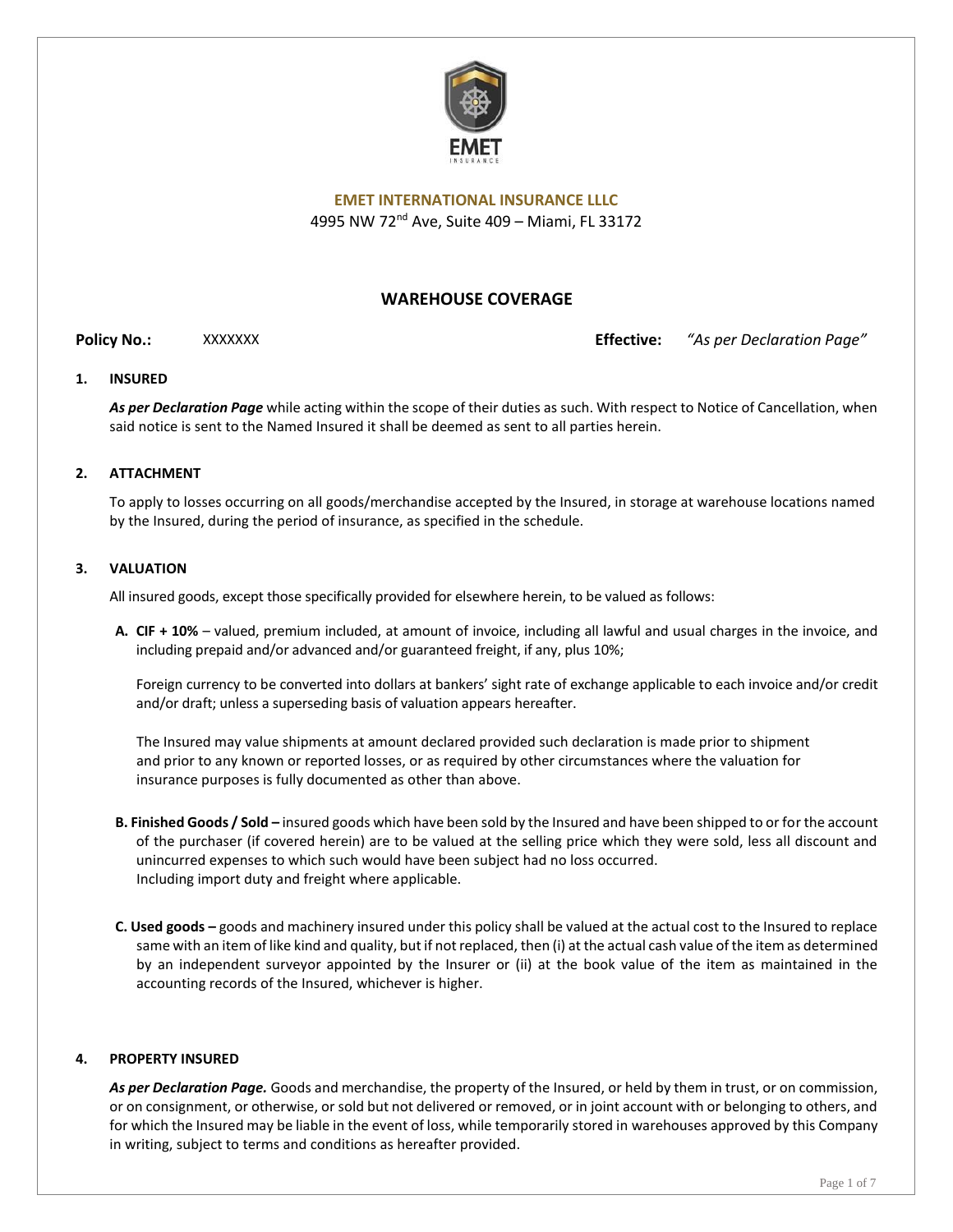

# **5. INSURING CONDITIONS**

Goods and merchandise are insured against all risks of direct physical loss of or damage from any external cause, except as hereinafter excluded.

# **6. SPECIFIC INSURANCE**

In the event that the Insured shall have placed specific insurance on the goods and/or merchandise stored at locations insured by this Endorsement, this insurance shall be held to apply at such locations only for the difference between the amount recoverable under such specific insurance and the amount at risk at such location, but not exceeding the applicable limit of liability.

#### **7. EXCLUSIONS**

- (a) Any unexplained loss, mysterious disappearance or loss or shortage disclosed upon inventory.
- (b) Loss arising out of delay, or latent defect, or loss of market, or due to change in temperature.
- (c) Loss or damage caused by wear, tear, gradual deterioration, inherent vice, latent defects or damage sustained due to any process or while actually being worked upon or operated and resulting therefrom.
- (d) Loss or damage to goods and merchandise due to misappropriation, secretion, wrongful conversion, infidelity or any dishonest act on the part of the Assured their employees or any subcontractor or custodian to whom the property is entrusted (carrier for hire excepted).
- (e) Risks excluded by the F.C. & S. and S.R. & C.C. Warranties contained in the Open Policy, to which this Endorsement is attached.
- (f) Risk excluded by the Radioactive Contamination Exclusion Clause contained in the Open Policy;
- (g) Furniture and fixtures, improvements and betterments.
- (h) Loss or damage caused by willful misconduct of the Insured or their employees.

#### **8. SUE & LABOR**

In case of any imminent or actual loss or misfortune, it shall be lawful and necessary to and for the Insured, his or their factors and assigns, to sue, labor and travel for in and about the defense, safeguard and recovery of the said goods insured, or any part thereof without prejudice to this insurance; nor shall the acts of the Insured or Insurer, in recovering, saving and preserving the goods insured, in case of covered loss, be considered a waiver or an acceptance of abandonment; to the charges whereof the said Insurer will contribute according to the rate and quantity of the sum herein insured.

#### **9. EXCESS OF LIMIT AND WAIVER OF COINSURANCE**

If the total at risk in any one location exceeds the limit of liability provided, the Insured will nevertheless report to this Company the full amount at risk in such location and will pay premium thereon at the rates agreed upon. Any loss in excess of the limits stated in this Endorsement shall not be recoverable from this Endorsement. The acceptance by this Company of such reports and the premium calculated thereon will not increase the limit of liability in force at time of loss under this Endorsement or its amendments.

# **10. LIMIT OF LIABILITY**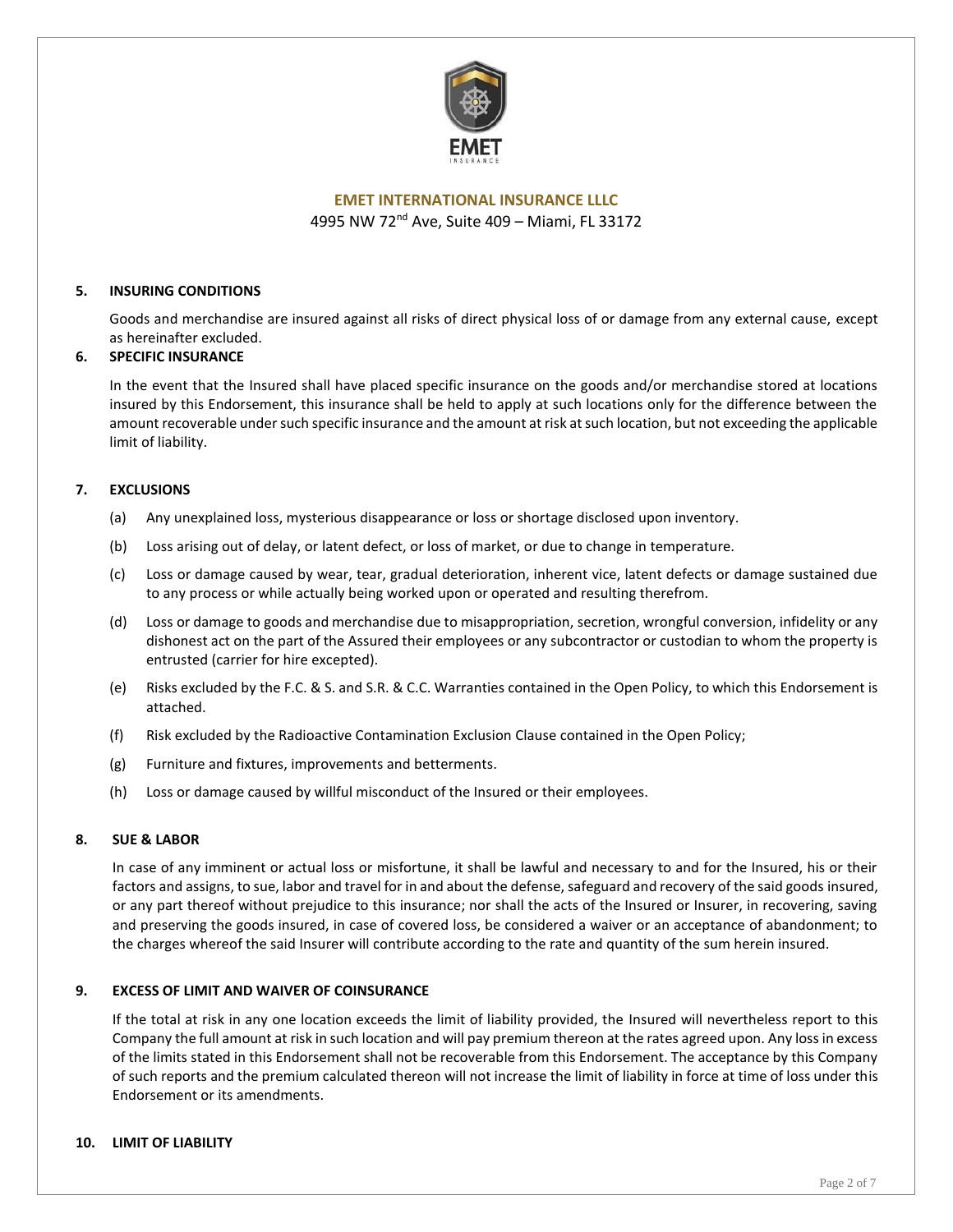

# **EMET INTERNATIONAL INSURANCE LLLC**

4995 NW 72nd Ave, Suite 409 – Miami, FL 33172

This company shall not be liable for more than the Limit of Liability specified below per scheduled location:

**Location of Premises Limit(s) of Liability**

*As per Declaration Page and Location Schedule*

### **11. DEDUCTIBLE**

Each claim for shall be adjusted separately and from the amount of each such separately adjusted claim the a deductible of *As per Declaration Page* shall first be deducted.

#### **12. EARTHQUAKE, FLOOD & WINDSTORM**

Any coverage, sublimit or deductible provided for the perils of Earthquake, Flood or Windstorm *As per Location Schedule.*

#### **13. SUBROGATION**

If, in the event of loss or damage, the Insured shall acquire any right of action against any individual, firm or corporation for loss of, or damage to property covered hereunder, the Insured will if requested by the Company, or at its option, execute and deliver to the Company the customary form of loan receipt upon receiving any advance of funds in respect of the loss or damage; and will subrogate the Company to, or will hold in trust for the Company, all such rights of action to the extent of the amount paid or advance, and will permit suit to be brought in the Insured's name under the direction of and at the expense of the Company.

#### **14. NOTICE OF LOSS**

The Insured shall as soon as practicable report to this Company or its agent every loss or damage which may become a claim hereunder and shall also file with the Company a detailed sworn proof of loss. All adjusted claims shall be due and payable thirty (30) days after the presentation and acceptance of proofs of loss at this Company's address.

#### **15. DEBRIS REMOVAL CLAUSE**

This Policy is extended to reimburse the Insured, in addition to any other amount recoverable hereunder, for extra expense reasonably incurred for the removal and disposal of debris of subject matter insured, or part thereof, damaged or destroyed by the operation of and insured peril, but excluding absolutely:

- a) Any expense incurred in consequence of or to prevent or mitigate pollution or contamination, or any threat thereof or liability thereof; and / or
- b) The cost of removal of cargo from any vessel or craft.

In no case, shall we be liable under this clause for more than 10% of the proportionate value of the damaged Subject Matter Insured, subject to a maximum of \$250,000 any one occurrence and in the annual aggregate.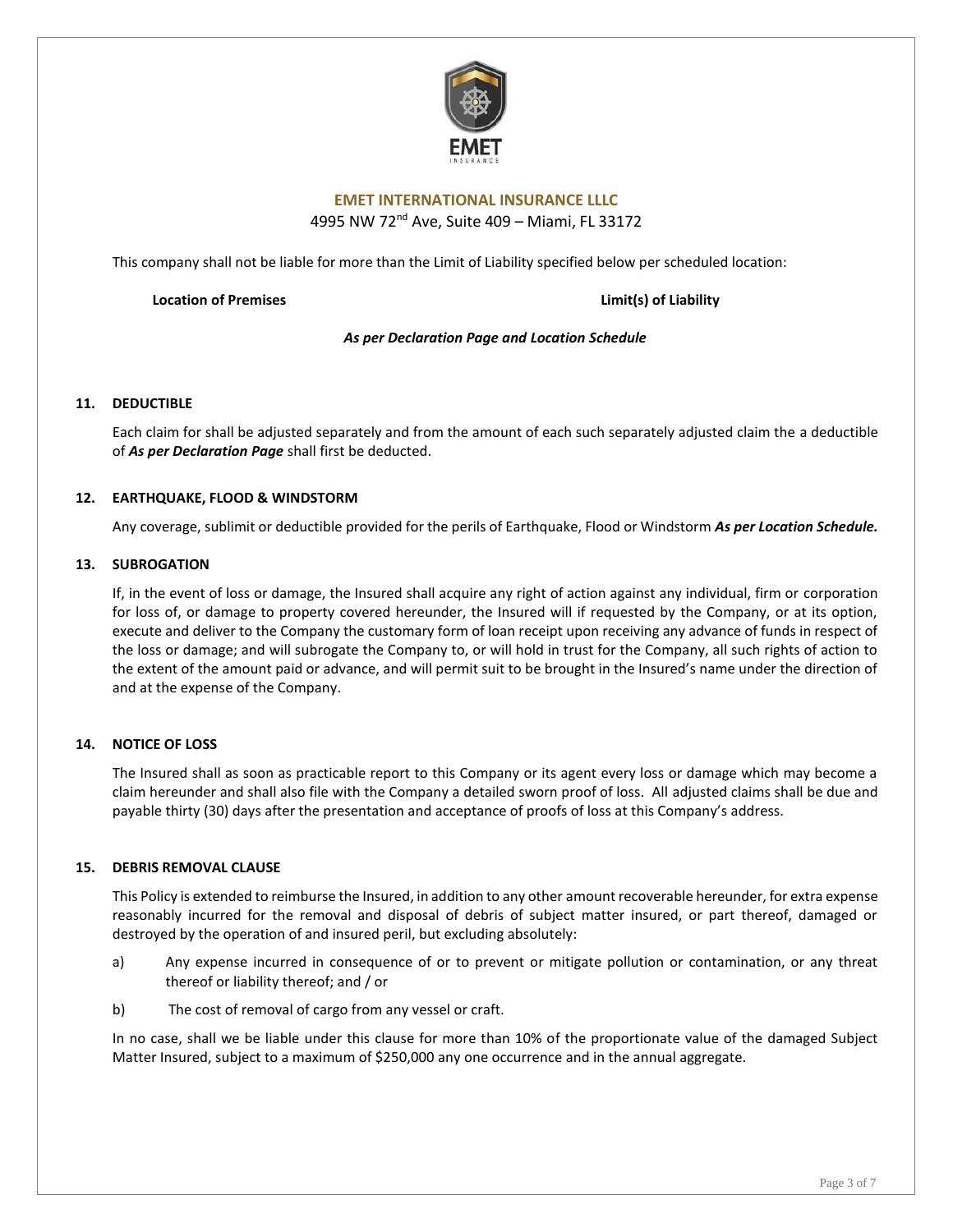

# **16. PROCESSING**

Underwriters shall not be liable for any loss, damage or expense to property hereby insured which may be sustained whilst the same is in use and / or whilst being worked upon and directly resulting thereon.

#### **17. SUBROGATION**

If, in the event of loss or damage, the Insured shall acquire any right of action against any individual, firm or corporation for loss of, or damage to property covered hereunder, the Insured will if requested by the Company, or at its option, execute and deliver to the Company the customary form of loan receipt upon receiving any advance of funds in respect of the loss or damage; and will subrogate the Company to, or will hold in trust for the Company, all such rights of action to the extent of the amount paid or advance, and will permit suit to be brought in the Insured's name under the direction of and at the expense of the Company.

### **18. NOTICE OF LOSS**

The Insured shall as soon as practicable report to this Company or its agent every loss or damage which may become a claim hereunder and shall also file with the Company a detailed sworn proof of loss. All adjusted claims shall be due and payable thirty (30) days after the presentation and acceptance of proofs of loss at this Company's address.

#### **19. CONFLICT OF WORDING**

The conditions contained in this form shall supersede those of the any policy to which this form might attach wherever the same may conflict.

# **20. AUTOMATIC REINSTATEMENT**

No loss paid hereunder shall serve to reduce the limits of this coverage section.

#### **21. GEOGRAPHICAL SCOPE**

*As per location schedule* excluding any warehouses or shipments received by the insurance for warehousing imported from Afghanistan, Angola, Crimea, Cuba, Eritrea, Ethiopia, Iran, Iraq, Kyrgyzstan, Liberia, North Korea, Rwanda, Sierra Leone, Somalia, Sudan, Syria, Tajikistan, Turkmenistan, Uzbekistan, and Zimbabwe. Also, excluding territories as per Economic Trades Sanctions Endorsement attached herein.

And any other country where their local legislation decrees insurance must be effected locally.

#### **22. DEFINITIONS**

The term "Premises", "Location" wherever employed in this Policy, is defined as that portion of the building(s) located at the location address(es) shown on Clause 10 of this Endorsement, including platforms, side-tracks, and areas immediately adjacent thereto and within 100 feet thereof.

#### **23. PARAMOUNT WARRANTIES**

The following Warranties shall be paramount and shall not be modified or superseded by any other provisions included herein or stamped or endorsed hereon unless such other provisions refers specifically to the risks excluded by these Warranties and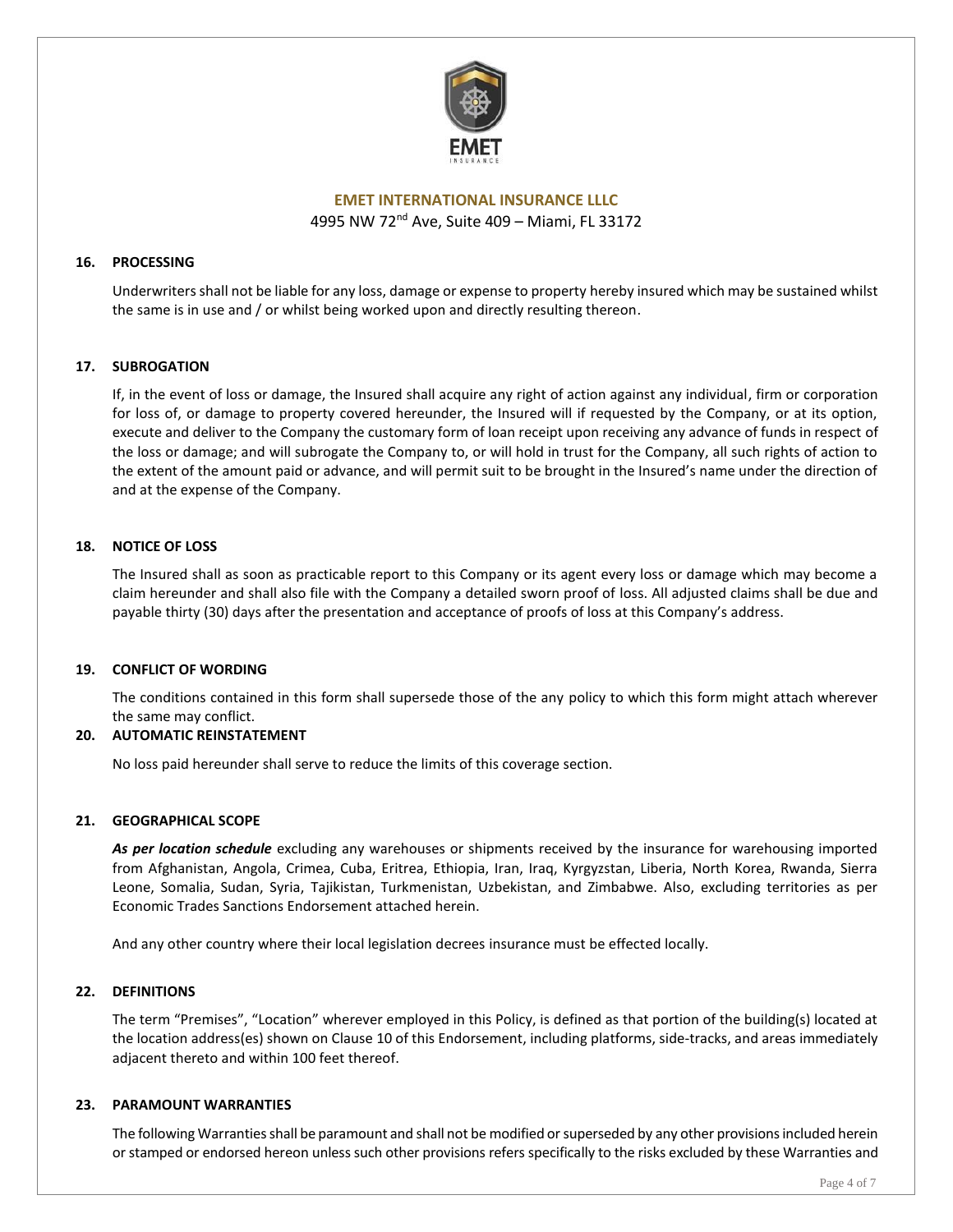

# **EMET INTERNATIONAL INSURANCE LLLC**

4995 NW 72nd Ave, Suite 409 – Miami, FL 33172

expressly assumes the said risks:

- **A.** F. C. & S. Warranty: Notwithstanding anything herein contained to the contrary, this insurance is warranted free from:
	- **(1)** capture, seizure, arrest, restraint, detainment, confiscation, preemption, requisition or nationalization, and the consequences thereof or any attempt thereat, whether in time of peace or war and whether lawful or otherwise;
	- **(2)** all loss, damage or expense, whether in time of peace or war, caused by:
		- **(a)** any weapon of war employing atomic or nuclear fission and/or fusion or other reaction or radioactive force or matter or
		- **(b)** any mine or torpedo;
	- **(3)** all consequences of hostilities or warlike operations (whether there be a declaration of war or not), but this warranty shall not exclude collision or contact with aircraft, or with rockets or similar missiles (other than weapons of war) or with any fixed or floating object (other than a mine or torpedo), stranding, heavy weather, fire or explosion unless caused directly (and independently of the nature of the voyage or service which the vessel concerned or, in the case of a collision, any other vessel involved therein, is performing) by a hostile act by or against a belligerent power; and for the purposes of this warranty "power" includes any authority maintaining naval, military or air forces in association with a power;
	- **(4)** the consequences of civil war, revolution, rebellion, insurrection, or civil strife arising therefrom; or from the consequences of the imposition of martial law, military or usurped power; or piracy.
- **B.** S.R.&C.C. (Strikes, Riots and Civil Commotions) Warranty: Warranted free from loss, damage or expense caused by or resulting from:
	- **(1)** strikes, lockouts, labor disturbances, riots, civil commotions, or the acts of any person or persons taking part in any such occurrences or disorders,
	- **(2)** vandalism, sabotage or malicious act, which shall be deemed also to encompass the act or acts of one or more persons, whether or not agents of a sovereign power, carried out for political, terroristic or ideological purposes and whether any loss, damage or expense resulting therefrom is accidental or intentional.
- **C.** Nuclear Exclusion: This policy shall not apply to any loss, damage, liability or expense due to or arising out of, whether directly or indirectly, nuclear reaction, radiation, or radioactive contamination, regardless of how it was caused. However, subject to all provisions of this policy, if this policy insures against fire, then direct physical damage to the goods insured located within the United States, or any territory of the United States, or Puerto Rico by fire directly caused by the above excluded perils, is insured, provided that the nuclear reaction, radiation, or radioactive contamination was not caused, whether directly or indirectly, by any of the perils excluded by the F.C.&S. Warranty of this policy. Nothing in this policy shall be construed to cover any loss, damage, liability or expense caused by nuclear reaction, radiation or radioactive contamination arising directly or indirectly from the fire mentioned above.

#### **D.** Chemical, Biological, Bio-chemical and Electromagnetic Exclusion Clause:

In no case shall this insurance cover loss, damage, liability or expense directly or indirectly caused by or contributed to or arising from an actual or threatened act involving a chemical, biological, bio-chemical or electromagnetic weapon, device agent or material when used in an intentionally hostile manner.

# **E.** Extended Radioactive Contamination Exclusion Clause:

In no case shall this insurance cover loss damage liability or expense directly or indirectly cause by or contributed to:

- **i.** ionizing radiations from or contamination by radioactivity from any nuclear fuel from any nuclear waste or from the combustion of nuclear fuel;
- **ii.** the radioactive, toxic, explosive or other hazardous or contaminating properties of any nuclear installation, reactor or other nuclear assembly or nuclear component thereof;
- **iii.** any weapon or device employing atomic or nuclear fission and/or fusion or other like reaction or radioactive force or matter;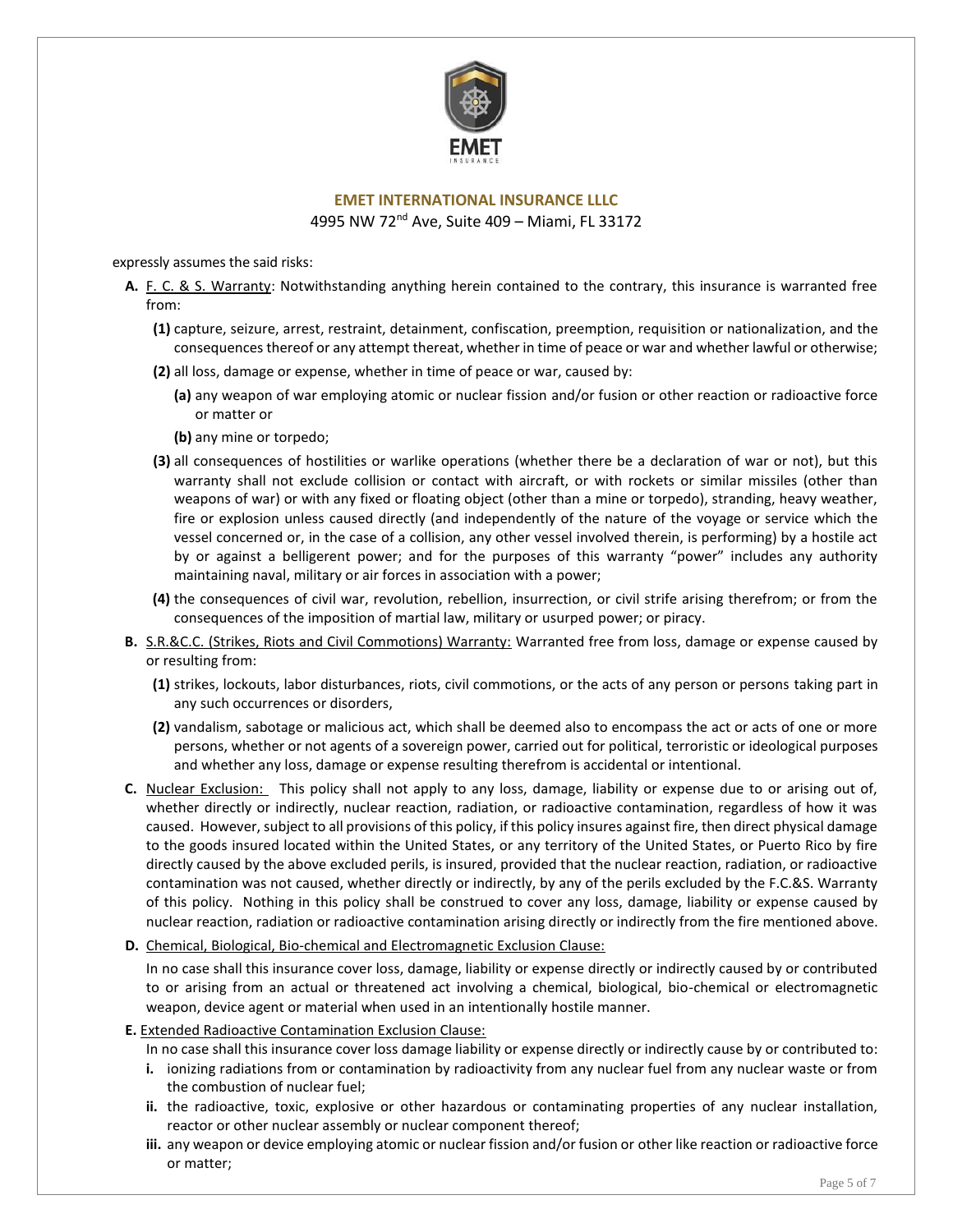

**iv.** the radioactive, toxic, explosive or other hazardous or contaminating properties of any radioactive matter. The exclusion in this sub-clause does not extend to radioactive isotopes, other than nuclear fuel, when such isotopes are being prepared, carried, stored, or used for commercial, agricultural, scientific or other similar peaceful purposes.

# **HOWEVER,**

#### if fire is an insured peril, and;

where the subject matter insured or, in the case of a reinsurance, the subject matter insured by the original insurance, is within the U.S.A., its islands, onshore territories or possessions, and;

a fire arises directly or indirectly from one or more of the causes detailed in Sub-Clauses I, ii and iv of the Extended Radioactive Contamination Exclusion Clause any physical loss or damage arising directly from that fire shall, subject to the provisions of this insurance, be covered, EXCLUDING however any loss damage liability or expense caused by nuclear reaction**,** nuclear radiation, or radioactive contamination arising directly or indirectly from that fire.

#### **F.** Institute Cyber Attack Exclusion Clause

- Subject only to Clause ii below, in no case shall this insurance cover loss damage liability or expense directly caused by or contributed to by or arising from the use or operation, as a means for inflicting harm, of any computer, computer system, computer software programme, malicious code, computer virus or process or any electronic system.
- **ii.** Where this Clause is endorsed on policies covering risks of war, civil war, revolution, rebellion, insurrection, or civil strife arising therefrom, or any hostile act by or against a belligerent power, or terrorism or any person acting from a political motive, Clause 1.1. Shall not operate to exclude losses (which would otherwise be covered) arising from the use of any computer, computer system computer software programme, or any electronic system in the launch and/o guidance system and/or firing mechanism of any weapon or missile.

# **G.** Termination of Transit Clause (Terrorism)

This clause shall be paramount and shall override anything contained in this insurance inconsistent therewith.

- **i.** Notwithstanding any provision to the contrary contained in the contract of insurance or the Clauses referred to therein, it is agreed that in so far as the contract of insurance covers loss of or damage to the subject-matter insured caused by any act of terrorism being an act of any person acting on behalf of, or in connection with, any organisation which carries out activities directed towards the overthrowing or influencing, by force or violence, of any government whether or not legally constituted or any person acting from a political, ideological or religious motive, such cover is conditional upon the subject-matter insured being in the ordinary course of transit and, in any event, SHALL TERMINATE either:
	- **A.** As per the transit clauses contained within the contract of insurance or,
	- **B.** On completion of unloading from the carrying vehicle or other conveyance in or at the final warehouse or place of storage at the destination named in the contract of insurance or,
	- **C.** When the Assured or their employees elect to use any carrying vehicle or other conveyance or any container for storage other than in the ordinary course of transit or,
	- **D.** In respect of marine transits, on the expiry of 60 days after completion of discharge overside of the subjectmatter insured from the oversea vessel at the final port of discharge or,
	- **E.** In respect of air transits, on the expiry of 30 days after unloading the subject-matter insured from the aircraft at the final place of discharge.
- **ii.** If the contract of insurance or the Clauses referred to therein specifically provide cover for inland or other further transits following on from storage, or termination as provided for above, cover will re-attach, and continues during the ordinary course of that transit terminating again in accordance with clause i.